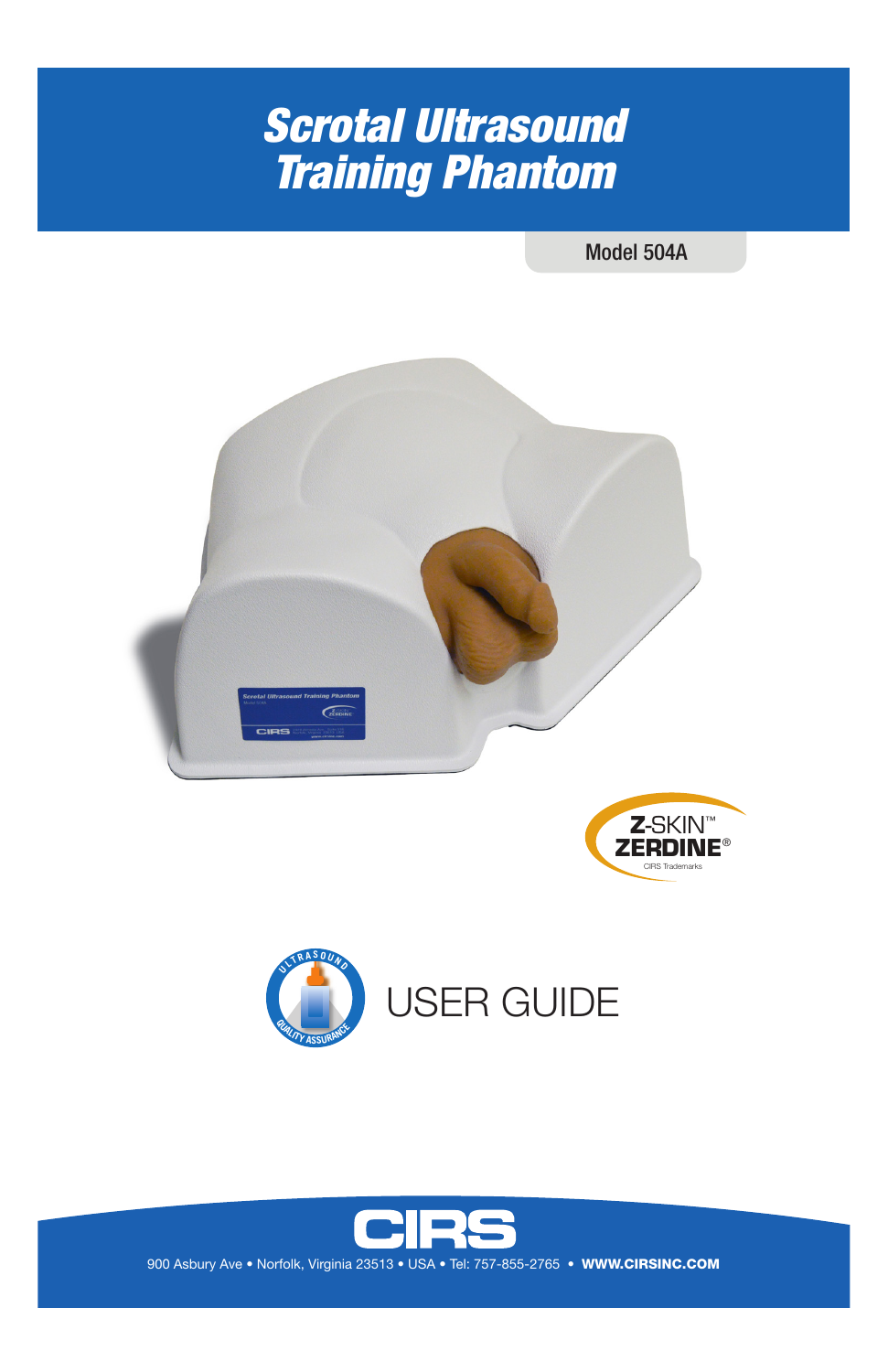## *OBJECTIVE*

The CIRS Model 504A Scrotal Ultrasound Training Phantom is designed for teaching and demonstrating testicular ultrasound techniques. Using the Model 504A Scrotal Ultrasound Training Phantom, the testicles and epididymis can be examined by moving the ultrasound transducer over the scrotum. The phantom also includes a 10 mm intratesticular mass to provide trainees with experience in identifying masses.

#### *USE OF THE PHANTOM*

- 1. Remove phantom from sealed polyethylene bag and unscrew thumb screws to remove protective cover.
- 2. Apply coupling gel.
- 3. Scan phantom in the usual manner, but being careful not to apply excessive pressure.

Note: The phantom cannot be punctured. Technical questions should be referred to CIRS customer service at (800) 617-1177.

## *SPECIFICATIONS*

| CONTAINER        | Anthropomorphic Pelvic Shape<br>Material: White ABS<br>Dimensions: 35 cm x 17 cm x 17 cm |
|------------------|------------------------------------------------------------------------------------------|
| <b>MATERIALS</b> | Interstitial Tissue: Zerdine®<br>Testicles: Urethane<br>Skin: Z-Skin™ elastomer          |



**Testicle with intratesticular mass**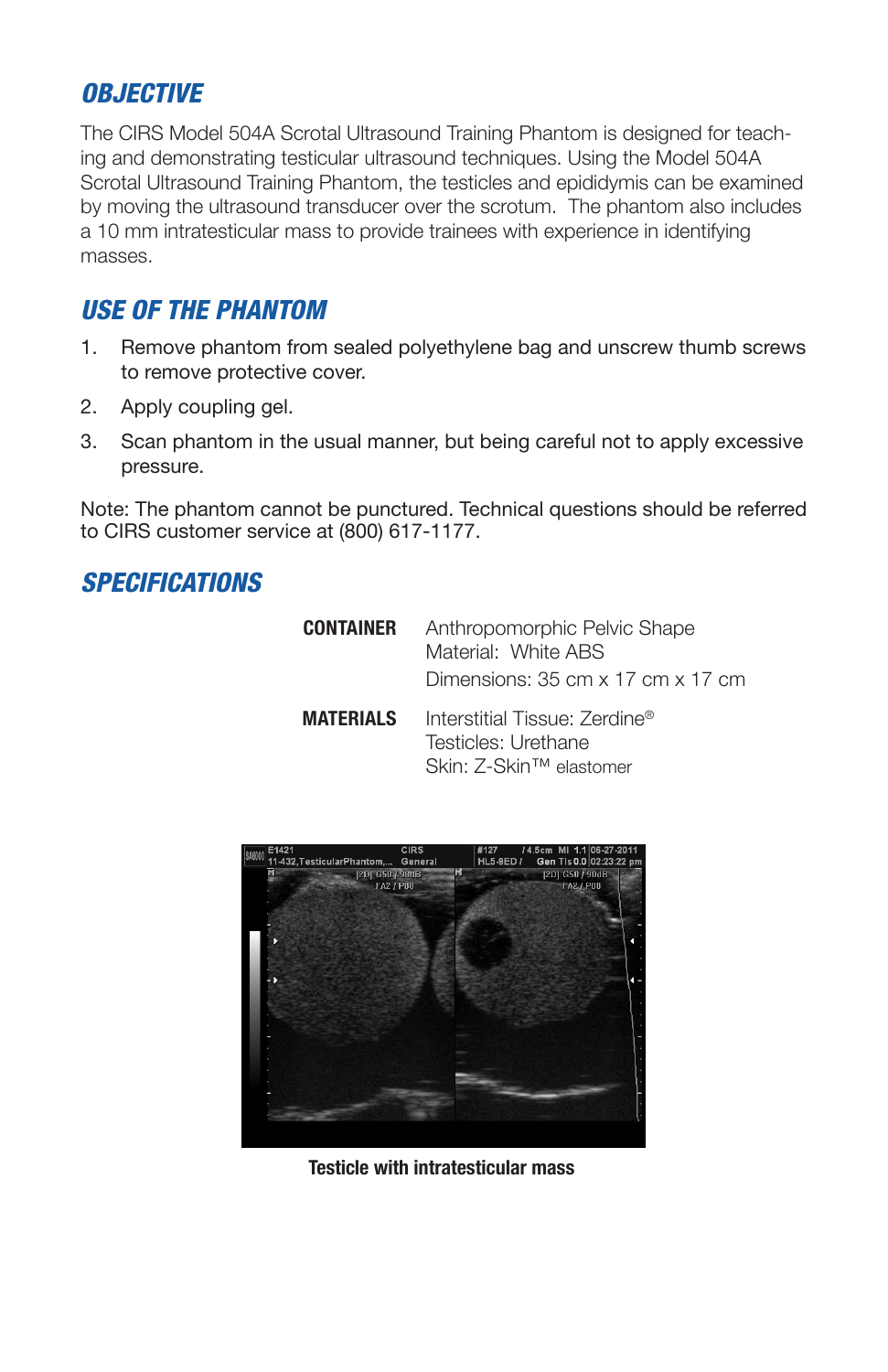## *HANDLING PRECAUTIONS AND END OF LIFE DISPOSAL*

Below are some guidelines to follow regarding proper care of your Model 504A:

The phantom may be cleaned with mild soap and water ONLY. Avoid solventbased, alcohol-based, or abrasive cleaning agents.

For maximum product lifetime, store the phantom in the provided carry case. Standard room temperature and humidity is acceptable for storage. Sub-freezing temperatures should be avoided during shipping, as the freeze-thaw cycle may damage housing integrity and displace the targets. High temperatures may accelerate desiccation. If signs of weight loss are seen (such as a sunken scanning surface), contact CIRS for assistance.

Zerdine® will desiccate over time if the phantom is not stored properly. If there is a noticeable change in the phantom, the phantom should be returned IMMEDIATELY for repair or replacement.

Inspect your phantom regularly for signs of damage.



This product contains Zerdine, a non-flowing waterbased, polyacrylamide material which is fully sealed within the phantom housing. Zerdine contains trace amounts of residual monomer acrylamide CAS#79- 06-1. There are no known hazards when the phantom

is used and stored as intended. Zerdine is fully cured and will not leak from the housing. Damage to the integrity of the housing may expose the user to Zerdine containing trace monomer acrylamide below levels necessary to cause adverse health effects. Nonetheless, it is advised to wear protective gloves if handling exposed Zerdine gel. It is also advisable to wash hands and all surfaces with soap and water after handling exposed Zerdine gel.



Regulations regarding disposal of materials with trace acrylamide monomer vary by locality. Contact your local authority for instructions. If assistance is desired in the proper disposal of this product, including accessories and components, after its useful life, please return to CIRS.

Note: Each phantom is individually hand crafted and as such will have minor variations and anomalies. Our QA system has established processes to review these various anomalies to ensure they do not jeopardize the utility of the phantom. Minor peeling (similar to skin peeling after a sunburn), creases or mold seams on phantom surface will not adversely affect ultrasonic scans.